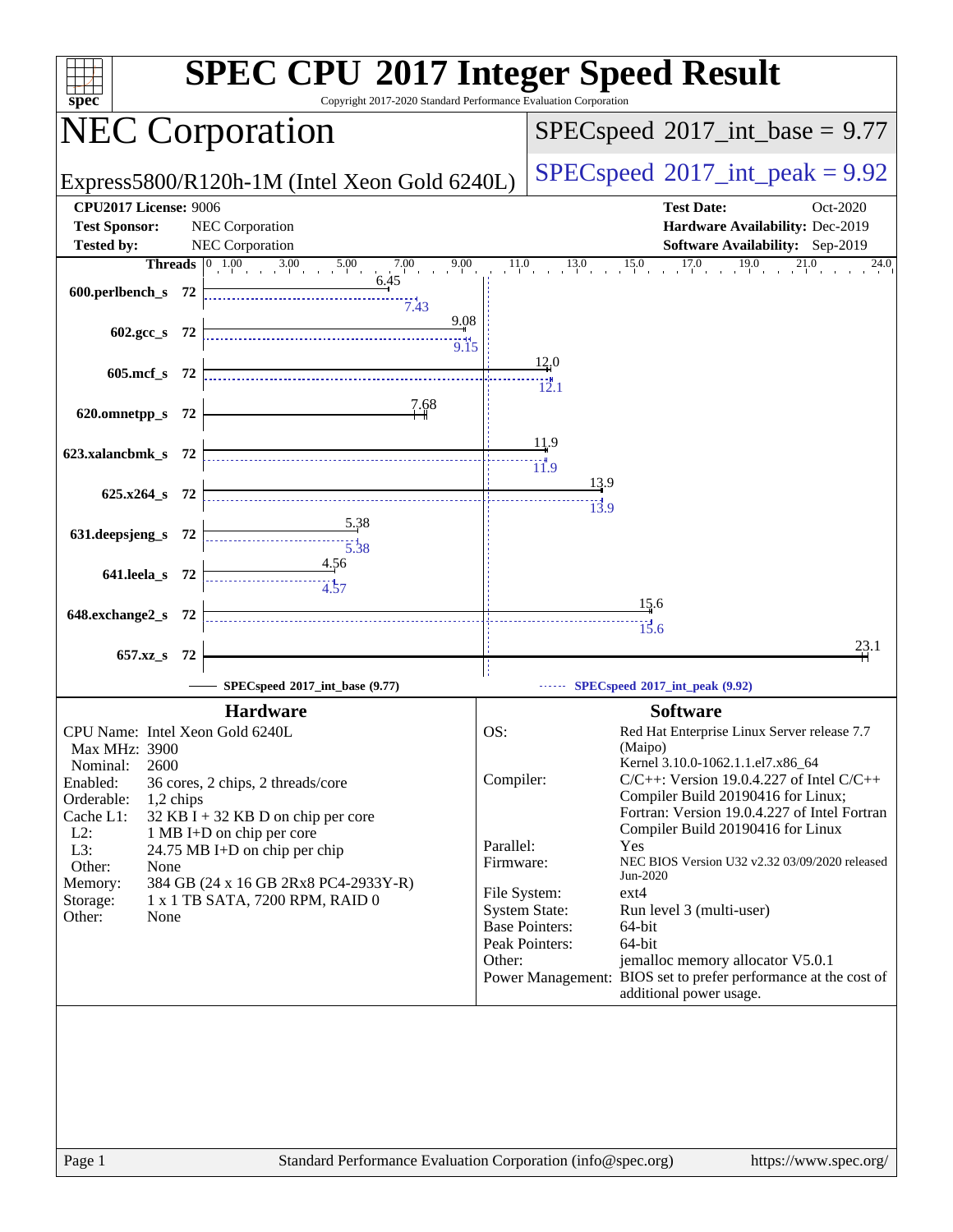

Copyright 2017-2020 Standard Performance Evaluation Corporation

# NEC Corporation

 $SPECspeed^{\circledcirc}2017\_int\_base = 9.77$  $SPECspeed^{\circledcirc}2017\_int\_base = 9.77$ 

Express5800/R120h-1M (Intel Xeon Gold 6240L)  $\left|$  [SPECspeed](http://www.spec.org/auto/cpu2017/Docs/result-fields.html#SPECspeed2017intpeak)®[2017\\_int\\_peak = 9](http://www.spec.org/auto/cpu2017/Docs/result-fields.html#SPECspeed2017intpeak).92

**[Test Sponsor:](http://www.spec.org/auto/cpu2017/Docs/result-fields.html#TestSponsor)** NEC Corporation **[Hardware Availability:](http://www.spec.org/auto/cpu2017/Docs/result-fields.html#HardwareAvailability)** Dec-2019

**[CPU2017 License:](http://www.spec.org/auto/cpu2017/Docs/result-fields.html#CPU2017License)** 9006 **[Test Date:](http://www.spec.org/auto/cpu2017/Docs/result-fields.html#TestDate)** Oct-2020 **[Tested by:](http://www.spec.org/auto/cpu2017/Docs/result-fields.html#Testedby)** NEC Corporation **[Software Availability:](http://www.spec.org/auto/cpu2017/Docs/result-fields.html#SoftwareAvailability)** Sep-2019

## **[Results Table](http://www.spec.org/auto/cpu2017/Docs/result-fields.html#ResultsTable)**

|                                     | <b>Base</b>    |                |       |                |       | <b>Peak</b>    |       |                |                |              |                |              |                |              |
|-------------------------------------|----------------|----------------|-------|----------------|-------|----------------|-------|----------------|----------------|--------------|----------------|--------------|----------------|--------------|
| <b>Benchmark</b>                    | <b>Threads</b> | <b>Seconds</b> | Ratio | <b>Seconds</b> | Ratio | <b>Seconds</b> | Ratio | <b>Threads</b> | <b>Seconds</b> | <b>Ratio</b> | <b>Seconds</b> | <b>Ratio</b> | <b>Seconds</b> | <b>Ratio</b> |
| $600.$ perlbench $\mathsf{S}$       | 72             | 276            | 6.44  | 275            | 6.45  | 275            | 6.46  | 72             | 239            | 7.43         | 239            | 7.44         | 239            | 7.43         |
| $602 \text{.} \text{gcc}\text{.}$ s | 72             | 437            | 9.12  | 439            | 9.07  | 439            | 9.08  | 72             | 435            | 9.15         | 428            | 9.30         | 436            | 9.14         |
| $605$ .mcf s                        | 72             | 395            | 12.0  | 394            | 12.0  | 390            | 12.1  | 72             | 390            | 12.1         | 388            | 12.2         | 392            | 12.1         |
| 620.omnetpp_s                       | 72             | 212            | 7.68  | 210            | 7.77  | 222            | 7.35  | 72             | 212            | 7.68         | 210            | 7.77         | 222            | 7.35         |
| 623.xalancbmk s                     | 72             | 118            | 12.0  | 119            | 11.9  | 119            | 11.9  | 72             | 119            | <b>11.9</b>  | 119            | 11.9         | 119            | 11.9         |
| $625.x264$ s                        | 72             | 127            | 13.9  | 127            | 13.8  | 127            | 13.9  | 72             | 127            | 13.9         | 127            | 13.9         | 127            | 13.9         |
| 631.deepsjeng_s                     | 72             | 267            | 5.38  | 267            | 5.38  | 266            | 5.38  | 72             | 266            | 5.38         | 266            | 5.38         | 266            | 5.38         |
| $641$ .leela_s                      | 72             | 374            | 4.56  | 374            | 4.57  | 374            | 4.56  | 72             | 374            | 4.57         | 374            | 4.56         | 374            | 4.57         |
| 648.exchange2_s                     | 72             | 189            | 15.6  | 189            | 15.5  | 188            | 15.6  | 72             | 189            | 15.6         | 188            | 15.6         | 188            | 15.6         |
| $657.xz$ s                          | 72             | 267            | 23.1  | 267            | 23.1  | 270            | 22.9  | 72             | 267            | 23.1         | 267            | 23.1         | 270            | 22.9         |
| $SPECspeed*2017$ int base =<br>9.77 |                |                |       |                |       |                |       |                |                |              |                |              |                |              |

**[SPECspeed](http://www.spec.org/auto/cpu2017/Docs/result-fields.html#SPECspeed2017intpeak)[2017\\_int\\_peak =](http://www.spec.org/auto/cpu2017/Docs/result-fields.html#SPECspeed2017intpeak) 9.92**

Results appear in the [order in which they were run.](http://www.spec.org/auto/cpu2017/Docs/result-fields.html#RunOrder) Bold underlined text [indicates a median measurement](http://www.spec.org/auto/cpu2017/Docs/result-fields.html#Median).

## **[Operating System Notes](http://www.spec.org/auto/cpu2017/Docs/result-fields.html#OperatingSystemNotes)**

Stack size set to unlimited using "ulimit -s unlimited"

## **[Environment Variables Notes](http://www.spec.org/auto/cpu2017/Docs/result-fields.html#EnvironmentVariablesNotes)**

Environment variables set by runcpu before the start of the run: KMP\_AFFINITY = "granularity=fine,scatter" LD\_LIBRARY\_PATH = "/home/cpu2017/lib/intel64:/home/cpu2017/je5.0.1-64" OMP\_STACKSIZE = "192M"

## **[General Notes](http://www.spec.org/auto/cpu2017/Docs/result-fields.html#GeneralNotes)**

 Binaries compiled on a system with 1x Intel Core i9-7900X CPU + 32GB RAM memory using Redhat Enterprise Linux 7.5 Transparent Huge Pages enabled by default Prior to runcpu invocation Filesystem page cache synced and cleared with: sync; echo 3 > /proc/sys/vm/drop\_caches

 NA: The test sponsor attests, as of date of publication, that CVE-2017-5754 (Meltdown) is mitigated in the system as tested and documented. Yes: The test sponsor attests, as of date of publication, that CVE-2017-5753 (Spectre variant 1) is mitigated in the system as tested and documented. Yes: The test sponsor attests, as of date of publication, that CVE-2017-5715 (Spectre variant 2) is mitigated in the system as tested and documented.

jemalloc, a general purpose malloc implementation

**(Continued on next page)**

| Page 2 | Standard Performance Evaluation Corporation (info@spec.org) | https://www.spec.org/ |
|--------|-------------------------------------------------------------|-----------------------|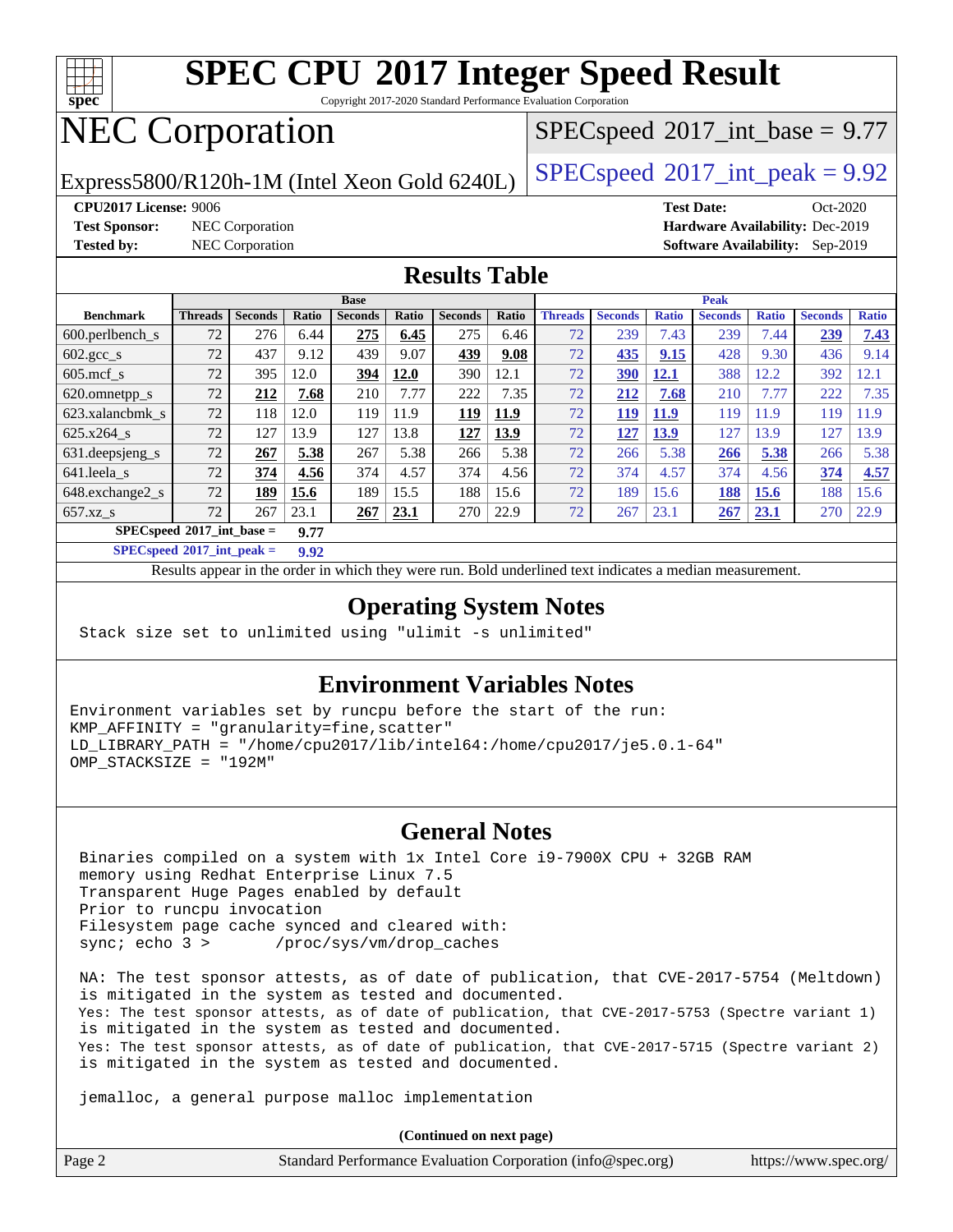

Copyright 2017-2020 Standard Performance Evaluation Corporation

# NEC Corporation

 $SPECspeed^{\circ}2017\_int\_base = 9.77$  $SPECspeed^{\circ}2017\_int\_base = 9.77$ 

Express5800/R120h-1M (Intel Xeon Gold 6240L)  $\left|$  [SPECspeed](http://www.spec.org/auto/cpu2017/Docs/result-fields.html#SPECspeed2017intpeak)®[2017\\_int\\_peak = 9](http://www.spec.org/auto/cpu2017/Docs/result-fields.html#SPECspeed2017intpeak).92

**[Test Sponsor:](http://www.spec.org/auto/cpu2017/Docs/result-fields.html#TestSponsor)** NEC Corporation **[Hardware Availability:](http://www.spec.org/auto/cpu2017/Docs/result-fields.html#HardwareAvailability)** Dec-2019 **[Tested by:](http://www.spec.org/auto/cpu2017/Docs/result-fields.html#Testedby)** NEC Corporation **[Software Availability:](http://www.spec.org/auto/cpu2017/Docs/result-fields.html#SoftwareAvailability)** Sep-2019

**[CPU2017 License:](http://www.spec.org/auto/cpu2017/Docs/result-fields.html#CPU2017License)** 9006 **[Test Date:](http://www.spec.org/auto/cpu2017/Docs/result-fields.html#TestDate)** Oct-2020

#### **[General Notes \(Continued\)](http://www.spec.org/auto/cpu2017/Docs/result-fields.html#GeneralNotes)**

 built with the RedHat Enterprise 7.5, and the system compiler gcc 4.8.5 sources available from jemalloc.net or <https://github.com/jemalloc/jemalloc/releases>

## **[Platform Notes](http://www.spec.org/auto/cpu2017/Docs/result-fields.html#PlatformNotes)**

Page 3 Standard Performance Evaluation Corporation [\(info@spec.org\)](mailto:info@spec.org) <https://www.spec.org/> BIOS Settings: Thermal Configuration: Maximum Cooling Workload Profile: General Peak Frequency Compute Memory Patrol Scrubbing: Disabled LLC Dead Line Allocation: Disabled LLC Prefetch: Enabled Enhanced Processor Performance: Enabled Workload Profile: Custom Advanced Memory Protection: Advanced ECC Support NUMA Group Size Optimization: Flat Sysinfo program /home/cpu2017/bin/sysinfo Rev: r6365 of 2019-08-21 295195f888a3d7edb1e6e46a485a0011 running on r120h1m Sat Oct 10 13:19:50 2020 SUT (System Under Test) info as seen by some common utilities. For more information on this section, see <https://www.spec.org/cpu2017/Docs/config.html#sysinfo> From /proc/cpuinfo model name : Intel(R) Xeon(R) Gold 6240L CPU @ 2.60GHz 2 "physical id"s (chips) 72 "processors" cores, siblings (Caution: counting these is hw and system dependent. The following excerpts from /proc/cpuinfo might not be reliable. Use with caution.) cpu cores : 18 siblings : 36 physical 0: cores 0 1 2 3 4 8 9 10 11 16 17 18 19 20 24 25 26 27 physical 1: cores 0 1 2 3 4 8 9 10 11 16 17 18 19 20 24 25 26 27 From lscpu: Architecture: x86\_64 CPU op-mode(s): 32-bit, 64-bit Byte Order: Little Endian  $CPU(s):$  72 On-line CPU(s) list: 0-71 Thread(s) per core: 2 Core(s) per socket: 18 Socket(s): 2 NUMA node(s): 2 Vendor ID: GenuineIntel **(Continued on next page)**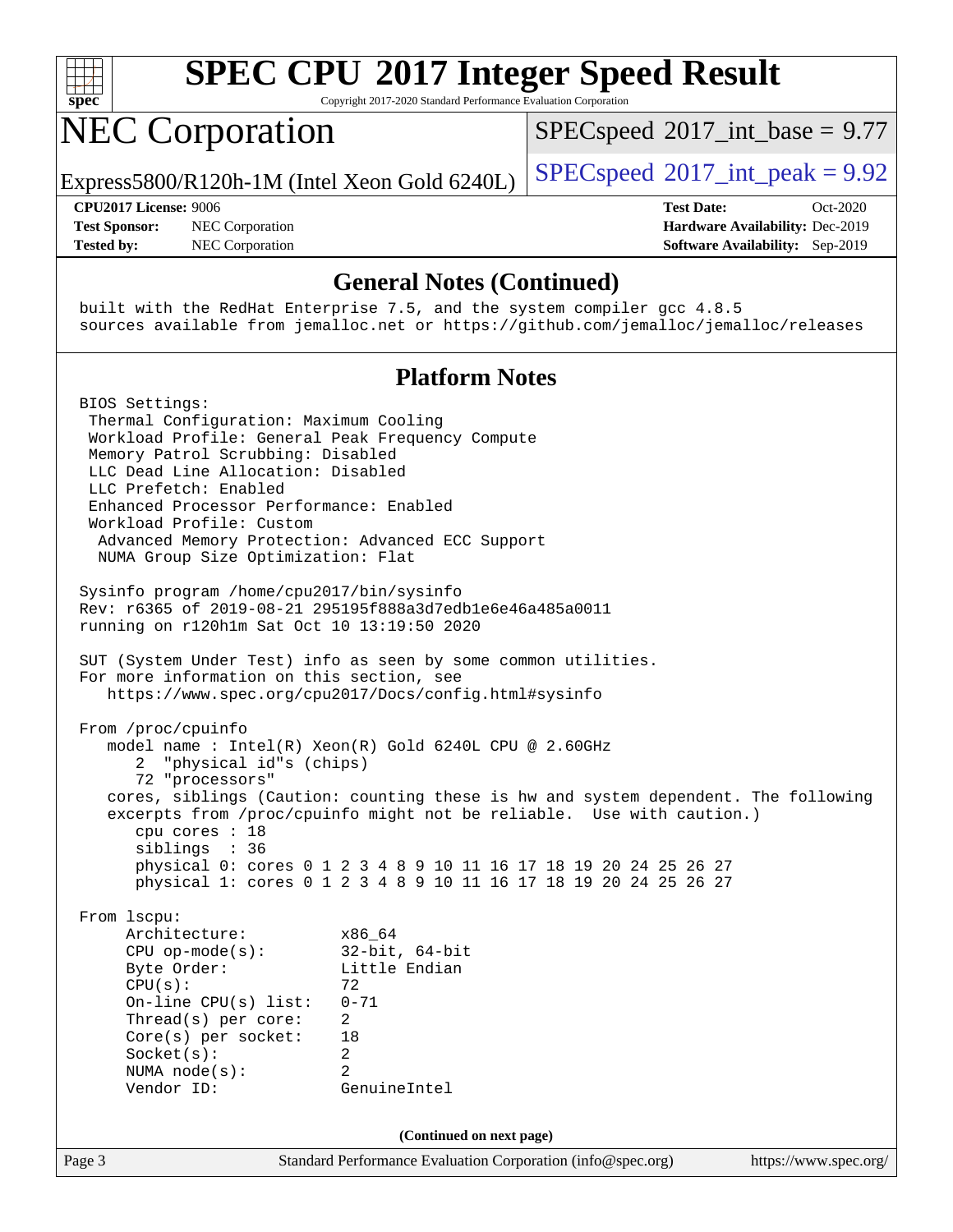

Copyright 2017-2020 Standard Performance Evaluation Corporation

# **NEC Corporation**

 $SPEC speed$ <sup>®</sup> $2017$ \_int\_base = 9.77

Express5800/R120h-1M (Intel Xeon Gold 6240L)  $\left|$  [SPECspeed](http://www.spec.org/auto/cpu2017/Docs/result-fields.html#SPECspeed2017intpeak)<sup>®</sup>[2017\\_int\\_peak = 9](http://www.spec.org/auto/cpu2017/Docs/result-fields.html#SPECspeed2017intpeak).92

**[Test Sponsor:](http://www.spec.org/auto/cpu2017/Docs/result-fields.html#TestSponsor)** NEC Corporation **[Hardware Availability:](http://www.spec.org/auto/cpu2017/Docs/result-fields.html#HardwareAvailability)** Dec-2019 **[Tested by:](http://www.spec.org/auto/cpu2017/Docs/result-fields.html#Testedby)** NEC Corporation **[Software Availability:](http://www.spec.org/auto/cpu2017/Docs/result-fields.html#SoftwareAvailability)** Sep-2019

**[CPU2017 License:](http://www.spec.org/auto/cpu2017/Docs/result-fields.html#CPU2017License)** 9006 **[Test Date:](http://www.spec.org/auto/cpu2017/Docs/result-fields.html#TestDate)** Oct-2020

#### **[Platform Notes \(Continued\)](http://www.spec.org/auto/cpu2017/Docs/result-fields.html#PlatformNotes)**

| CPU family:                                       | 6                                                                                                                                                    |
|---------------------------------------------------|------------------------------------------------------------------------------------------------------------------------------------------------------|
| Model:<br>Model name:                             | 85<br>$Intel(R) Xeon(R) Gold 6240L CPU @ 2.60GHz$                                                                                                    |
| Stepping:                                         | 7                                                                                                                                                    |
| CPU MHz:                                          | 2600.000                                                                                                                                             |
| BogoMIPS:                                         | 5200.00                                                                                                                                              |
| Virtualization:                                   | $VT - x$                                                                                                                                             |
| L1d cache:                                        | 32K                                                                                                                                                  |
| Lli cache:                                        | 32K                                                                                                                                                  |
| L2 cache:                                         | 1024K                                                                                                                                                |
| L3 cache:                                         | 25344K                                                                                                                                               |
| NUMA $node0$ $CPU(s):$                            | $0 - 17, 36 - 53$                                                                                                                                    |
| NUMA nodel CPU(s):                                | $18 - 35, 54 - 71$                                                                                                                                   |
| Flagg:                                            | fpu vme de pse tsc msr pae mce cx8 apic sep mtrr pge mca cmov<br>pat pse36 clflush dts acpi mmx fxsr sse sse2 ss ht tm pbe syscall nx pdpelgb rdtscp |
|                                                   | lm constant_tsc art arch_perfmon pebs bts rep_good nopl xtopology nonstop_tsc                                                                        |
|                                                   | aperfmperf eagerfpu pni pclmulqdq dtes64 monitor ds_cpl vmx smx est tm2 ssse3 sdbg                                                                   |
|                                                   | fma cx16 xtpr pdcm pcid dca sse4_1 sse4_2 x2apic movbe popcnt tsc_deadline_timer aes                                                                 |
|                                                   | xsave avx f16c rdrand lahf_lm abm 3dnowprefetch epb cat_13 cdp_13 invpcid_single                                                                     |
|                                                   | intel_ppin intel_pt ssbd mba ibrs ibpb stibp ibrs_enhanced tpr_shadow vnmi                                                                           |
|                                                   | flexpriority ept vpid fsgsbase tsc_adjust bmil hle avx2 smep bmi2 erms invpcid rtm                                                                   |
|                                                   | cqm mpx rdt_a avx512f avx512dq rdseed adx smap clflushopt clwb avx512cd avx512bw                                                                     |
|                                                   | avx512vl xsaveopt xsavec xgetbvl cqm_llc cqm_occup_llc cqm_mbm_total cqm_mbm_local                                                                   |
|                                                   | dtherm ida arat pln pts pku ospke avx512_vnni md_clear spec_ctrl intel_stibp                                                                         |
| flush_l1d arch_capabilities                       |                                                                                                                                                      |
| /proc/cpuinfo cache data<br>cache size : 25344 KB |                                                                                                                                                      |
|                                                   |                                                                                                                                                      |
|                                                   | From numactl --hardware WARNING: a numactl 'node' might or might not correspond to a                                                                 |
| physical chip.                                    |                                                                                                                                                      |
| $available: 2 nodes (0-1)$                        |                                                                                                                                                      |
|                                                   | node 0 cpus: 0 1 2 3 4 5 6 7 8 9 10 11 12 13 14 15 16 17 36 37 38 39 40 41 42 43 44 45                                                               |
| 46 47 48 49 50 51 52 53                           |                                                                                                                                                      |
| node 0 size: 196264 MB                            |                                                                                                                                                      |
| node 0 free: 191515 MB                            |                                                                                                                                                      |
| 61 62 63 64 65 66 67 68 69 70 71                  | node 1 cpus: 18 19 20 21 22 23 24 25 26 27 28 29 30 31 32 33 34 35 54 55 56 57 58 59 60                                                              |
| node 1 size: 196607 MB                            |                                                                                                                                                      |
| node 1 free: 192054 MB                            |                                                                                                                                                      |
| node distances:                                   |                                                                                                                                                      |
| node<br>$\overline{0}$<br>1                       |                                                                                                                                                      |
| 0:<br>21<br>10                                    |                                                                                                                                                      |
| 1:<br>21<br>10                                    |                                                                                                                                                      |
|                                                   |                                                                                                                                                      |
| From /proc/meminfo<br>MemTotal:                   |                                                                                                                                                      |
| 395918024 kB                                      |                                                                                                                                                      |
|                                                   | (Continued on next page)                                                                                                                             |
|                                                   |                                                                                                                                                      |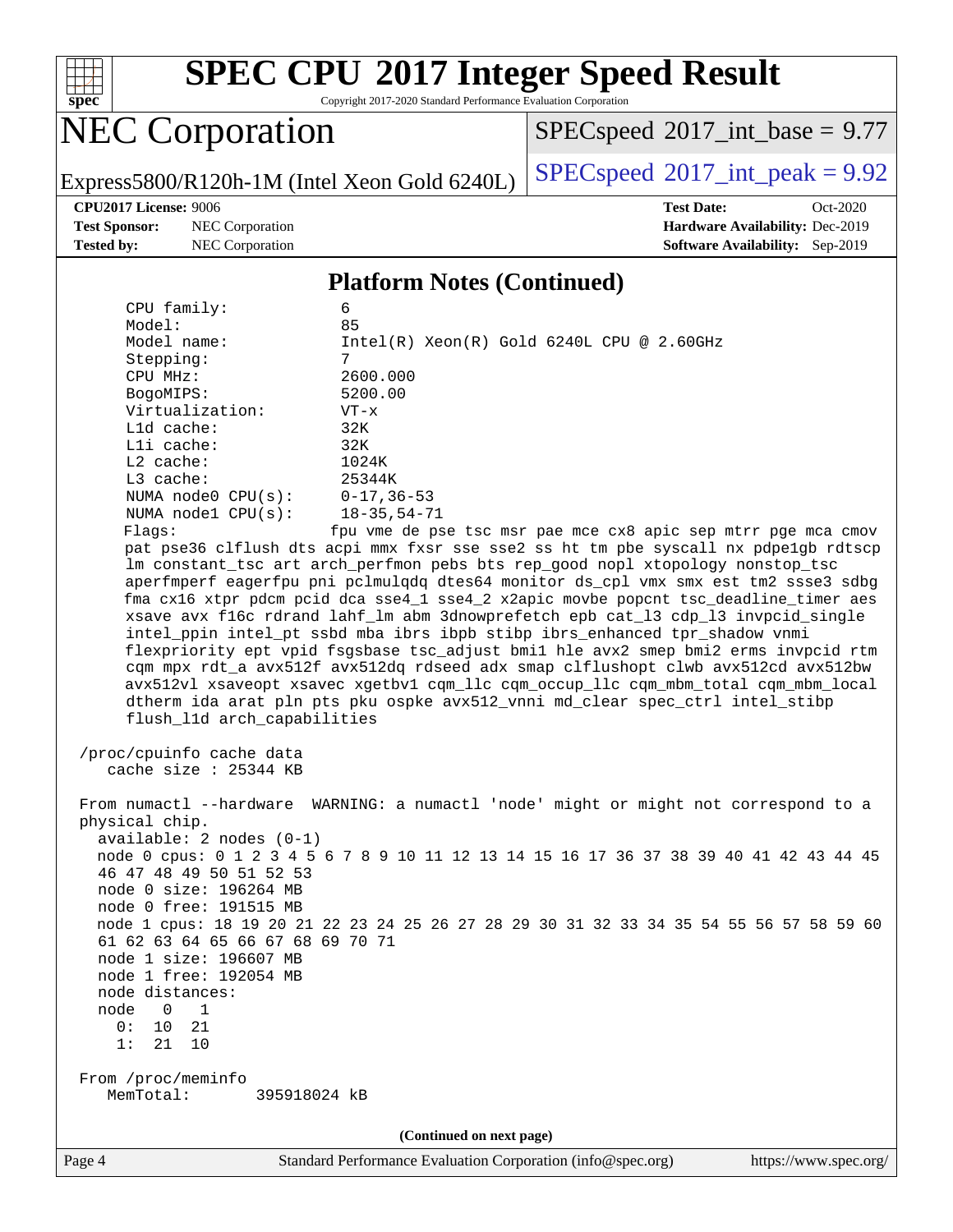

Copyright 2017-2020 Standard Performance Evaluation Corporation

## NEC Corporation

 $SPECspeed^{\circ}2017\_int\_base = 9.77$  $SPECspeed^{\circ}2017\_int\_base = 9.77$ 

Express5800/R120h-1M (Intel Xeon Gold 6240L)  $\left|$  [SPECspeed](http://www.spec.org/auto/cpu2017/Docs/result-fields.html#SPECspeed2017intpeak)®[2017\\_int\\_peak = 9](http://www.spec.org/auto/cpu2017/Docs/result-fields.html#SPECspeed2017intpeak).92

**[Test Sponsor:](http://www.spec.org/auto/cpu2017/Docs/result-fields.html#TestSponsor)** NEC Corporation **[Hardware Availability:](http://www.spec.org/auto/cpu2017/Docs/result-fields.html#HardwareAvailability)** Dec-2019 **[Tested by:](http://www.spec.org/auto/cpu2017/Docs/result-fields.html#Testedby)** NEC Corporation **[Software Availability:](http://www.spec.org/auto/cpu2017/Docs/result-fields.html#SoftwareAvailability)** Sep-2019

**[CPU2017 License:](http://www.spec.org/auto/cpu2017/Docs/result-fields.html#CPU2017License)** 9006 **[Test Date:](http://www.spec.org/auto/cpu2017/Docs/result-fields.html#TestDate)** Oct-2020

#### **[Platform Notes \(Continued\)](http://www.spec.org/auto/cpu2017/Docs/result-fields.html#PlatformNotes)**

 HugePages\_Total: 0 Hugepagesize: 2048 kB From /etc/\*release\* /etc/\*version\* os-release: NAME="Red Hat Enterprise Linux Server" VERSION="7.7 (Maipo)" ID="rhel" ID\_LIKE="fedora" VARIANT="Server" VARIANT\_ID="server" VERSION\_ID="7.7" PRETTY\_NAME="Red Hat Enterprise Linux Server 7.7 (Maipo)" redhat-release: Red Hat Enterprise Linux Server release 7.7 (Maipo) system-release: Red Hat Enterprise Linux Server release 7.7 (Maipo) system-release-cpe: cpe:/o:redhat:enterprise\_linux:7.7:ga:server uname -a: Linux r120h1m 3.10.0-1062.1.1.el7.x86\_64 #1 SMP Tue Aug 13 18:39:59 UTC 2019 x86\_64 x86\_64 x86\_64 GNU/Linux Kernel self-reported vulnerability status: CVE-2018-3620 (L1 Terminal Fault): Not affected Microarchitectural Data Sampling: Not affected CVE-2017-5754 (Meltdown): Not affected CVE-2018-3639 (Speculative Store Bypass): Mitigation: Speculative Store Bypass disabled via prctl and seccomp CVE-2017-5753 (Spectre variant 1): Mitigation: Load fences, usercopy/swapgs barriers and \_\_user pointer sanitization CVE-2017-5715 (Spectre variant 2): Mitigation: Full retpoline, IBPB run-level 3 Oct 10 13:14 SPEC is set to: /home/cpu2017 Filesystem Type Size Used Avail Use% Mounted on /dev/sda3 ext4 908G 184G 678G 22% / From /sys/devices/virtual/dmi/id BIOS: NEC U32 03/09/2020 Vendor: NEC Product: Express5800/R120h-1M Serial: JPN0084094 Additional information from dmidecode follows. WARNING: Use caution when you interpret this section. The 'dmidecode' program reads system data which is "intended to allow hardware to be accurately determined", but the intent may not be met, as there are **(Continued on next page)**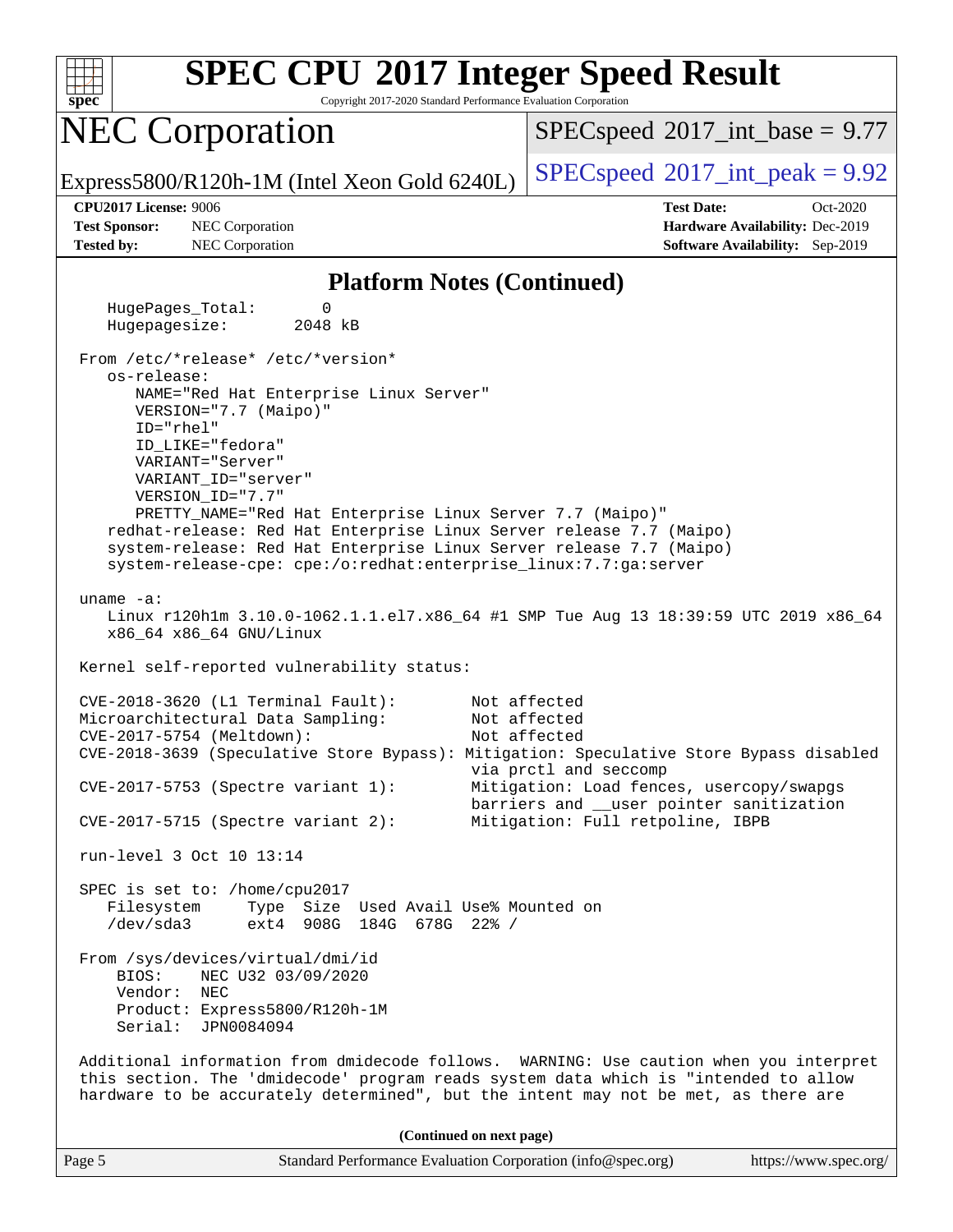

Copyright 2017-2020 Standard Performance Evaluation Corporation

## NEC Corporation

 $SPECspeed^{\circledast}2017\_int\_base = 9.77$  $SPECspeed^{\circledast}2017\_int\_base = 9.77$ 

Express5800/R120h-1M (Intel Xeon Gold 6240L)  $\left|$  [SPECspeed](http://www.spec.org/auto/cpu2017/Docs/result-fields.html#SPECspeed2017intpeak)®[2017\\_int\\_peak = 9](http://www.spec.org/auto/cpu2017/Docs/result-fields.html#SPECspeed2017intpeak).92

**[Test Sponsor:](http://www.spec.org/auto/cpu2017/Docs/result-fields.html#TestSponsor)** NEC Corporation **[Hardware Availability:](http://www.spec.org/auto/cpu2017/Docs/result-fields.html#HardwareAvailability)** Dec-2019 **[Tested by:](http://www.spec.org/auto/cpu2017/Docs/result-fields.html#Testedby)** NEC Corporation **[Software Availability:](http://www.spec.org/auto/cpu2017/Docs/result-fields.html#SoftwareAvailability)** Sep-2019

**[CPU2017 License:](http://www.spec.org/auto/cpu2017/Docs/result-fields.html#CPU2017License)** 9006 **[Test Date:](http://www.spec.org/auto/cpu2017/Docs/result-fields.html#TestDate)** Oct-2020

#### **[Platform Notes \(Continued\)](http://www.spec.org/auto/cpu2017/Docs/result-fields.html#PlatformNotes)**

 frequent changes to hardware, firmware, and the "DMTF SMBIOS" standard. Memory: 24x HPE P03050-091 16 GB 2 rank 2933

(End of data from sysinfo program)

## **[Compiler Version Notes](http://www.spec.org/auto/cpu2017/Docs/result-fields.html#CompilerVersionNotes)**

============================================================================== C | 600.perlbench\_s(base, peak) 602.gcc\_s(base, peak) 605.mcf\_s(base, | peak) 625.x264\_s(base, peak) 657.xz\_s(base, peak) ------------------------------------------------------------------------------

Intel(R) C Intel(R) 64 Compiler for applications running on Intel(R) 64, Version 19.0.4.227 Build 20190416

Copyright (C) 1985-2019 Intel Corporation. All rights reserved. ------------------------------------------------------------------------------

==============================================================================

C++ | 620.omnetpp\_s(base, peak) 623.xalancbmk\_s(base, peak) | 631.deepsjeng\_s(base, peak) 641.leela\_s(base, peak) ------------------------------------------------------------------------------

Intel(R)  $C++$  Intel(R) 64 Compiler for applications running on Intel(R) 64,

Version 19.0.4.227 Build 20190416

Copyright (C) 1985-2019 Intel Corporation. All rights reserved. ------------------------------------------------------------------------------

==============================================================================

Fortran | 648.exchange2\_s(base, peak)

------------------------------------------------------------------------------ Intel(R) Fortran Intel(R) 64 Compiler for applications running on Intel(R)

64, Version 19.0.4.227 Build 20190416

Copyright (C) 1985-2019 Intel Corporation. All rights reserved. ------------------------------------------------------------------------------

## **[Base Compiler Invocation](http://www.spec.org/auto/cpu2017/Docs/result-fields.html#BaseCompilerInvocation)**

[C benchmarks](http://www.spec.org/auto/cpu2017/Docs/result-fields.html#Cbenchmarks): [icc -m64 -std=c11](http://www.spec.org/cpu2017/results/res2020q4/cpu2017-20201012-24182.flags.html#user_CCbase_intel_icc_64bit_c11_33ee0cdaae7deeeab2a9725423ba97205ce30f63b9926c2519791662299b76a0318f32ddfffdc46587804de3178b4f9328c46fa7c2b0cd779d7a61945c91cd35)

[C++ benchmarks:](http://www.spec.org/auto/cpu2017/Docs/result-fields.html#CXXbenchmarks) [icpc -m64](http://www.spec.org/cpu2017/results/res2020q4/cpu2017-20201012-24182.flags.html#user_CXXbase_intel_icpc_64bit_4ecb2543ae3f1412ef961e0650ca070fec7b7afdcd6ed48761b84423119d1bf6bdf5cad15b44d48e7256388bc77273b966e5eb805aefd121eb22e9299b2ec9d9)

[Fortran benchmarks](http://www.spec.org/auto/cpu2017/Docs/result-fields.html#Fortranbenchmarks): [ifort -m64](http://www.spec.org/cpu2017/results/res2020q4/cpu2017-20201012-24182.flags.html#user_FCbase_intel_ifort_64bit_24f2bb282fbaeffd6157abe4f878425411749daecae9a33200eee2bee2fe76f3b89351d69a8130dd5949958ce389cf37ff59a95e7a40d588e8d3a57e0c3fd751)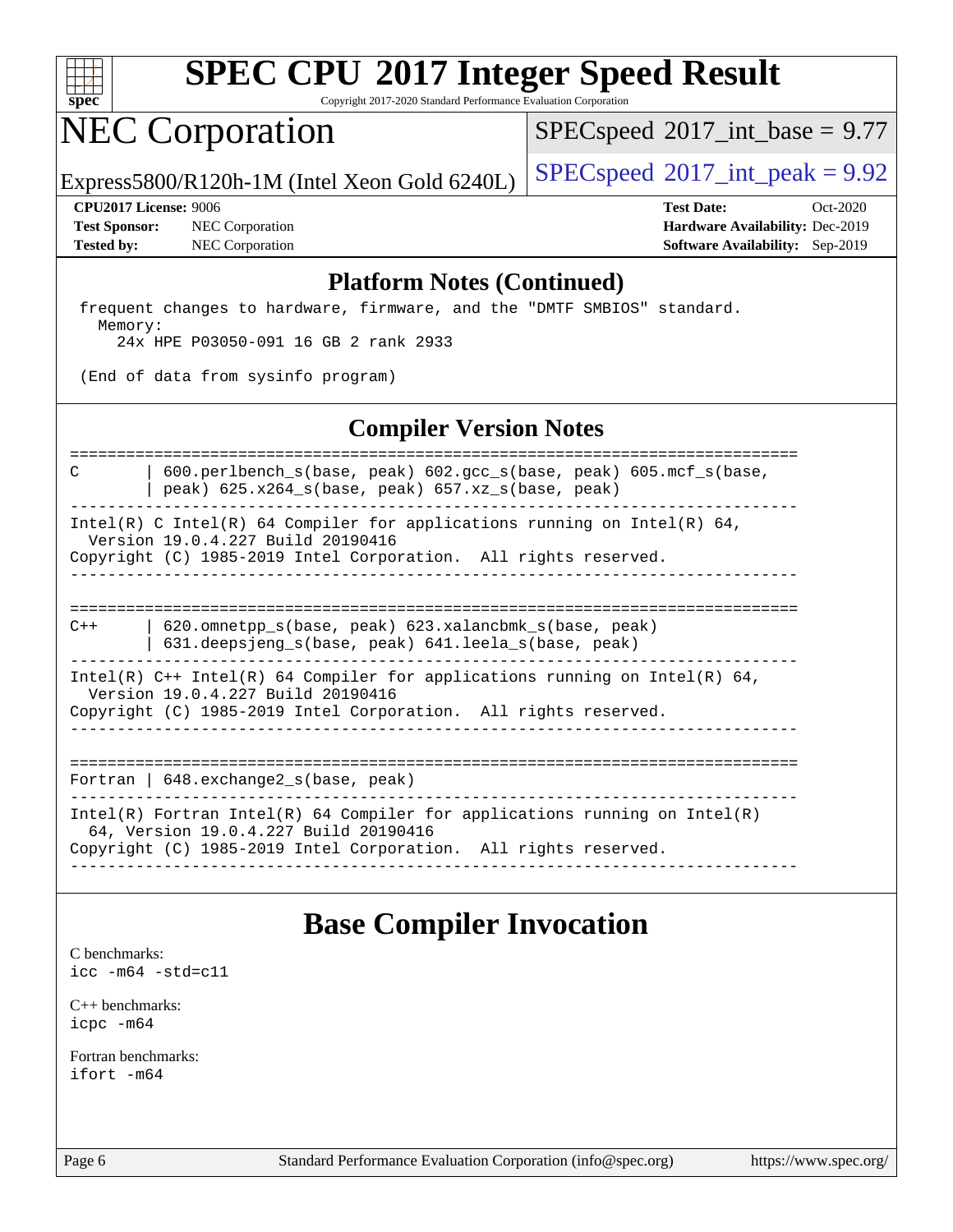

Copyright 2017-2020 Standard Performance Evaluation Corporation

# NEC Corporation

 $SPECspeed^{\circ}2017\_int\_base = 9.77$  $SPECspeed^{\circ}2017\_int\_base = 9.77$ 

Express5800/R120h-1M (Intel Xeon Gold 6240L)  $\left|$  [SPECspeed](http://www.spec.org/auto/cpu2017/Docs/result-fields.html#SPECspeed2017intpeak)®[2017\\_int\\_peak = 9](http://www.spec.org/auto/cpu2017/Docs/result-fields.html#SPECspeed2017intpeak).92

**[Test Sponsor:](http://www.spec.org/auto/cpu2017/Docs/result-fields.html#TestSponsor)** NEC Corporation **[Hardware Availability:](http://www.spec.org/auto/cpu2017/Docs/result-fields.html#HardwareAvailability)** Dec-2019

**[CPU2017 License:](http://www.spec.org/auto/cpu2017/Docs/result-fields.html#CPU2017License)** 9006 **[Test Date:](http://www.spec.org/auto/cpu2017/Docs/result-fields.html#TestDate)** Oct-2020 **[Tested by:](http://www.spec.org/auto/cpu2017/Docs/result-fields.html#Testedby)** NEC Corporation **[Software Availability:](http://www.spec.org/auto/cpu2017/Docs/result-fields.html#SoftwareAvailability)** Sep-2019

## **[Base Portability Flags](http://www.spec.org/auto/cpu2017/Docs/result-fields.html#BasePortabilityFlags)**

 600.perlbench\_s: [-DSPEC\\_LP64](http://www.spec.org/cpu2017/results/res2020q4/cpu2017-20201012-24182.flags.html#b600.perlbench_s_basePORTABILITY_DSPEC_LP64) [-DSPEC\\_LINUX\\_X64](http://www.spec.org/cpu2017/results/res2020q4/cpu2017-20201012-24182.flags.html#b600.perlbench_s_baseCPORTABILITY_DSPEC_LINUX_X64) 602.gcc\_s: [-DSPEC\\_LP64](http://www.spec.org/cpu2017/results/res2020q4/cpu2017-20201012-24182.flags.html#suite_basePORTABILITY602_gcc_s_DSPEC_LP64) 605.mcf\_s: [-DSPEC\\_LP64](http://www.spec.org/cpu2017/results/res2020q4/cpu2017-20201012-24182.flags.html#suite_basePORTABILITY605_mcf_s_DSPEC_LP64) 620.omnetpp\_s: [-DSPEC\\_LP64](http://www.spec.org/cpu2017/results/res2020q4/cpu2017-20201012-24182.flags.html#suite_basePORTABILITY620_omnetpp_s_DSPEC_LP64) 623.xalancbmk\_s: [-DSPEC\\_LP64](http://www.spec.org/cpu2017/results/res2020q4/cpu2017-20201012-24182.flags.html#suite_basePORTABILITY623_xalancbmk_s_DSPEC_LP64) [-DSPEC\\_LINUX](http://www.spec.org/cpu2017/results/res2020q4/cpu2017-20201012-24182.flags.html#b623.xalancbmk_s_baseCXXPORTABILITY_DSPEC_LINUX) 625.x264\_s: [-DSPEC\\_LP64](http://www.spec.org/cpu2017/results/res2020q4/cpu2017-20201012-24182.flags.html#suite_basePORTABILITY625_x264_s_DSPEC_LP64) 631.deepsjeng\_s: [-DSPEC\\_LP64](http://www.spec.org/cpu2017/results/res2020q4/cpu2017-20201012-24182.flags.html#suite_basePORTABILITY631_deepsjeng_s_DSPEC_LP64) 641.leela\_s: [-DSPEC\\_LP64](http://www.spec.org/cpu2017/results/res2020q4/cpu2017-20201012-24182.flags.html#suite_basePORTABILITY641_leela_s_DSPEC_LP64) 648.exchange2\_s: [-DSPEC\\_LP64](http://www.spec.org/cpu2017/results/res2020q4/cpu2017-20201012-24182.flags.html#suite_basePORTABILITY648_exchange2_s_DSPEC_LP64) 657.xz\_s: [-DSPEC\\_LP64](http://www.spec.org/cpu2017/results/res2020q4/cpu2017-20201012-24182.flags.html#suite_basePORTABILITY657_xz_s_DSPEC_LP64)

## **[Base Optimization Flags](http://www.spec.org/auto/cpu2017/Docs/result-fields.html#BaseOptimizationFlags)**

#### [C benchmarks](http://www.spec.org/auto/cpu2017/Docs/result-fields.html#Cbenchmarks):

[-Wl,-z,muldefs](http://www.spec.org/cpu2017/results/res2020q4/cpu2017-20201012-24182.flags.html#user_CCbase_link_force_multiple1_b4cbdb97b34bdee9ceefcfe54f4c8ea74255f0b02a4b23e853cdb0e18eb4525ac79b5a88067c842dd0ee6996c24547a27a4b99331201badda8798ef8a743f577) [-xCORE-AVX512](http://www.spec.org/cpu2017/results/res2020q4/cpu2017-20201012-24182.flags.html#user_CCbase_f-xCORE-AVX512) [-ipo](http://www.spec.org/cpu2017/results/res2020q4/cpu2017-20201012-24182.flags.html#user_CCbase_f-ipo) [-O3](http://www.spec.org/cpu2017/results/res2020q4/cpu2017-20201012-24182.flags.html#user_CCbase_f-O3) [-no-prec-div](http://www.spec.org/cpu2017/results/res2020q4/cpu2017-20201012-24182.flags.html#user_CCbase_f-no-prec-div) [-qopt-mem-layout-trans=4](http://www.spec.org/cpu2017/results/res2020q4/cpu2017-20201012-24182.flags.html#user_CCbase_f-qopt-mem-layout-trans_fa39e755916c150a61361b7846f310bcdf6f04e385ef281cadf3647acec3f0ae266d1a1d22d972a7087a248fd4e6ca390a3634700869573d231a252c784941a8) [-qopenmp](http://www.spec.org/cpu2017/results/res2020q4/cpu2017-20201012-24182.flags.html#user_CCbase_qopenmp_16be0c44f24f464004c6784a7acb94aca937f053568ce72f94b139a11c7c168634a55f6653758ddd83bcf7b8463e8028bb0b48b77bcddc6b78d5d95bb1df2967) [-DSPEC\\_OPENMP](http://www.spec.org/cpu2017/results/res2020q4/cpu2017-20201012-24182.flags.html#suite_CCbase_DSPEC_OPENMP) [-L/usr/local/je5.0.1-64/lib](http://www.spec.org/cpu2017/results/res2020q4/cpu2017-20201012-24182.flags.html#user_CCbase_jemalloc_link_path64_4b10a636b7bce113509b17f3bd0d6226c5fb2346b9178c2d0232c14f04ab830f976640479e5c33dc2bcbbdad86ecfb6634cbbd4418746f06f368b512fced5394) [-ljemalloc](http://www.spec.org/cpu2017/results/res2020q4/cpu2017-20201012-24182.flags.html#user_CCbase_jemalloc_link_lib_d1249b907c500fa1c0672f44f562e3d0f79738ae9e3c4a9c376d49f265a04b9c99b167ecedbf6711b3085be911c67ff61f150a17b3472be731631ba4d0471706)

#### [C++ benchmarks:](http://www.spec.org/auto/cpu2017/Docs/result-fields.html#CXXbenchmarks)

[-Wl,-z,muldefs](http://www.spec.org/cpu2017/results/res2020q4/cpu2017-20201012-24182.flags.html#user_CXXbase_link_force_multiple1_b4cbdb97b34bdee9ceefcfe54f4c8ea74255f0b02a4b23e853cdb0e18eb4525ac79b5a88067c842dd0ee6996c24547a27a4b99331201badda8798ef8a743f577) [-xCORE-AVX512](http://www.spec.org/cpu2017/results/res2020q4/cpu2017-20201012-24182.flags.html#user_CXXbase_f-xCORE-AVX512) [-ipo](http://www.spec.org/cpu2017/results/res2020q4/cpu2017-20201012-24182.flags.html#user_CXXbase_f-ipo) [-O3](http://www.spec.org/cpu2017/results/res2020q4/cpu2017-20201012-24182.flags.html#user_CXXbase_f-O3) [-no-prec-div](http://www.spec.org/cpu2017/results/res2020q4/cpu2017-20201012-24182.flags.html#user_CXXbase_f-no-prec-div) [-qopt-mem-layout-trans=4](http://www.spec.org/cpu2017/results/res2020q4/cpu2017-20201012-24182.flags.html#user_CXXbase_f-qopt-mem-layout-trans_fa39e755916c150a61361b7846f310bcdf6f04e385ef281cadf3647acec3f0ae266d1a1d22d972a7087a248fd4e6ca390a3634700869573d231a252c784941a8) [-L/usr/local/IntelCompiler19/compilers\\_and\\_libraries\\_2019.4.227/linux/compiler/lib/intel64](http://www.spec.org/cpu2017/results/res2020q4/cpu2017-20201012-24182.flags.html#user_CXXbase_qkmalloc_link_0ffe0cb02c68ef1b443a077c7888c10c67ca0d1dd7138472156f06a085bbad385f78d49618ad55dca9db3b1608e84afc2f69b4003b1d1ca498a9fc1462ccefda) [-lqkmalloc](http://www.spec.org/cpu2017/results/res2020q4/cpu2017-20201012-24182.flags.html#user_CXXbase_qkmalloc_link_lib_79a818439969f771c6bc311cfd333c00fc099dad35c030f5aab9dda831713d2015205805422f83de8875488a2991c0a156aaa600e1f9138f8fc37004abc96dc5)

#### [Fortran benchmarks:](http://www.spec.org/auto/cpu2017/Docs/result-fields.html#Fortranbenchmarks)

[-xCORE-AVX512](http://www.spec.org/cpu2017/results/res2020q4/cpu2017-20201012-24182.flags.html#user_FCbase_f-xCORE-AVX512) [-ipo](http://www.spec.org/cpu2017/results/res2020q4/cpu2017-20201012-24182.flags.html#user_FCbase_f-ipo) [-O3](http://www.spec.org/cpu2017/results/res2020q4/cpu2017-20201012-24182.flags.html#user_FCbase_f-O3) [-no-prec-div](http://www.spec.org/cpu2017/results/res2020q4/cpu2017-20201012-24182.flags.html#user_FCbase_f-no-prec-div) [-qopt-mem-layout-trans=4](http://www.spec.org/cpu2017/results/res2020q4/cpu2017-20201012-24182.flags.html#user_FCbase_f-qopt-mem-layout-trans_fa39e755916c150a61361b7846f310bcdf6f04e385ef281cadf3647acec3f0ae266d1a1d22d972a7087a248fd4e6ca390a3634700869573d231a252c784941a8) [-nostandard-realloc-lhs](http://www.spec.org/cpu2017/results/res2020q4/cpu2017-20201012-24182.flags.html#user_FCbase_f_2003_std_realloc_82b4557e90729c0f113870c07e44d33d6f5a304b4f63d4c15d2d0f1fab99f5daaed73bdb9275d9ae411527f28b936061aa8b9c8f2d63842963b95c9dd6426b8a)

## **[Peak Compiler Invocation](http://www.spec.org/auto/cpu2017/Docs/result-fields.html#PeakCompilerInvocation)**

[C benchmarks](http://www.spec.org/auto/cpu2017/Docs/result-fields.html#Cbenchmarks): [icc -m64 -std=c11](http://www.spec.org/cpu2017/results/res2020q4/cpu2017-20201012-24182.flags.html#user_CCpeak_intel_icc_64bit_c11_33ee0cdaae7deeeab2a9725423ba97205ce30f63b9926c2519791662299b76a0318f32ddfffdc46587804de3178b4f9328c46fa7c2b0cd779d7a61945c91cd35)

[C++ benchmarks:](http://www.spec.org/auto/cpu2017/Docs/result-fields.html#CXXbenchmarks) [icpc -m64](http://www.spec.org/cpu2017/results/res2020q4/cpu2017-20201012-24182.flags.html#user_CXXpeak_intel_icpc_64bit_4ecb2543ae3f1412ef961e0650ca070fec7b7afdcd6ed48761b84423119d1bf6bdf5cad15b44d48e7256388bc77273b966e5eb805aefd121eb22e9299b2ec9d9)

[Fortran benchmarks](http://www.spec.org/auto/cpu2017/Docs/result-fields.html#Fortranbenchmarks): [ifort -m64](http://www.spec.org/cpu2017/results/res2020q4/cpu2017-20201012-24182.flags.html#user_FCpeak_intel_ifort_64bit_24f2bb282fbaeffd6157abe4f878425411749daecae9a33200eee2bee2fe76f3b89351d69a8130dd5949958ce389cf37ff59a95e7a40d588e8d3a57e0c3fd751)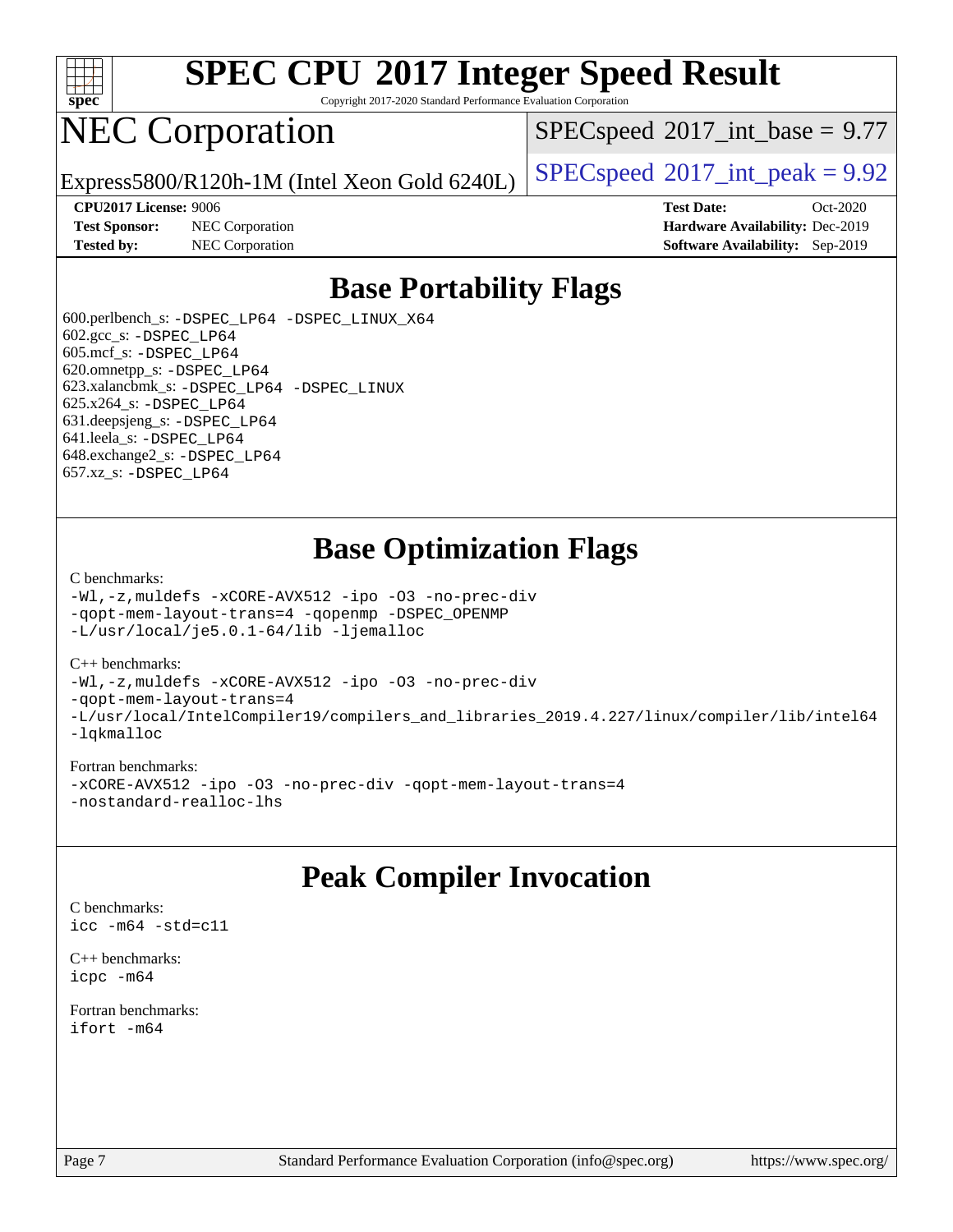

Copyright 2017-2020 Standard Performance Evaluation Corporation

# NEC Corporation

 $SPECspeed^{\circ}2017\_int\_base = 9.77$  $SPECspeed^{\circ}2017\_int\_base = 9.77$ 

Express5800/R120h-1M (Intel Xeon Gold 6240L)  $\left|$  [SPECspeed](http://www.spec.org/auto/cpu2017/Docs/result-fields.html#SPECspeed2017intpeak)®[2017\\_int\\_peak = 9](http://www.spec.org/auto/cpu2017/Docs/result-fields.html#SPECspeed2017intpeak).92

**[Test Sponsor:](http://www.spec.org/auto/cpu2017/Docs/result-fields.html#TestSponsor)** NEC Corporation **[Hardware Availability:](http://www.spec.org/auto/cpu2017/Docs/result-fields.html#HardwareAvailability)** Dec-2019

**[CPU2017 License:](http://www.spec.org/auto/cpu2017/Docs/result-fields.html#CPU2017License)** 9006 **[Test Date:](http://www.spec.org/auto/cpu2017/Docs/result-fields.html#TestDate)** Oct-2020 **[Tested by:](http://www.spec.org/auto/cpu2017/Docs/result-fields.html#Testedby)** NEC Corporation **[Software Availability:](http://www.spec.org/auto/cpu2017/Docs/result-fields.html#SoftwareAvailability)** Sep-2019

## **[Peak Portability Flags](http://www.spec.org/auto/cpu2017/Docs/result-fields.html#PeakPortabilityFlags)**

Same as Base Portability Flags

## **[Peak Optimization Flags](http://www.spec.org/auto/cpu2017/Docs/result-fields.html#PeakOptimizationFlags)**

[C benchmarks](http://www.spec.org/auto/cpu2017/Docs/result-fields.html#Cbenchmarks):

600.perlbench\_s:  $-W1$ , -z, muldefs [-prof-gen](http://www.spec.org/cpu2017/results/res2020q4/cpu2017-20201012-24182.flags.html#user_peakPASS1_CFLAGSPASS1_LDFLAGS600_perlbench_s_prof_gen_5aa4926d6013ddb2a31985c654b3eb18169fc0c6952a63635c234f711e6e63dd76e94ad52365559451ec499a2cdb89e4dc58ba4c67ef54ca681ffbe1461d6b36)(pass 1) [-prof-use](http://www.spec.org/cpu2017/results/res2020q4/cpu2017-20201012-24182.flags.html#user_peakPASS2_CFLAGSPASS2_LDFLAGS600_perlbench_s_prof_use_1a21ceae95f36a2b53c25747139a6c16ca95bd9def2a207b4f0849963b97e94f5260e30a0c64f4bb623698870e679ca08317ef8150905d41bd88c6f78df73f19)(pass 2) -02 [-xCORE-AVX512](http://www.spec.org/cpu2017/results/res2020q4/cpu2017-20201012-24182.flags.html#user_peakPASS2_COPTIMIZE600_perlbench_s_f-xCORE-AVX512) [-qopt-mem-layout-trans=4](http://www.spec.org/cpu2017/results/res2020q4/cpu2017-20201012-24182.flags.html#user_peakPASS1_COPTIMIZEPASS2_COPTIMIZE600_perlbench_s_f-qopt-mem-layout-trans_fa39e755916c150a61361b7846f310bcdf6f04e385ef281cadf3647acec3f0ae266d1a1d22d972a7087a248fd4e6ca390a3634700869573d231a252c784941a8) [-ipo](http://www.spec.org/cpu2017/results/res2020q4/cpu2017-20201012-24182.flags.html#user_peakPASS2_COPTIMIZE600_perlbench_s_f-ipo) [-O3](http://www.spec.org/cpu2017/results/res2020q4/cpu2017-20201012-24182.flags.html#user_peakPASS2_COPTIMIZE600_perlbench_s_f-O3) [-no-prec-div](http://www.spec.org/cpu2017/results/res2020q4/cpu2017-20201012-24182.flags.html#user_peakPASS2_COPTIMIZE600_perlbench_s_f-no-prec-div) [-DSPEC\\_SUPPRESS\\_OPENMP](http://www.spec.org/cpu2017/results/res2020q4/cpu2017-20201012-24182.flags.html#suite_peakPASS1_COPTIMIZE600_perlbench_s_DSPEC_SUPPRESS_OPENMP) [-qopenmp](http://www.spec.org/cpu2017/results/res2020q4/cpu2017-20201012-24182.flags.html#user_peakPASS2_COPTIMIZE600_perlbench_s_qopenmp_16be0c44f24f464004c6784a7acb94aca937f053568ce72f94b139a11c7c168634a55f6653758ddd83bcf7b8463e8028bb0b48b77bcddc6b78d5d95bb1df2967) [-DSPEC\\_OPENMP](http://www.spec.org/cpu2017/results/res2020q4/cpu2017-20201012-24182.flags.html#suite_peakPASS2_COPTIMIZE600_perlbench_s_DSPEC_OPENMP) [-fno-strict-overflow](http://www.spec.org/cpu2017/results/res2020q4/cpu2017-20201012-24182.flags.html#user_peakEXTRA_OPTIMIZE600_perlbench_s_f-fno-strict-overflow) [-L/usr/local/je5.0.1-64/lib](http://www.spec.org/cpu2017/results/res2020q4/cpu2017-20201012-24182.flags.html#user_peakEXTRA_LIBS600_perlbench_s_jemalloc_link_path64_4b10a636b7bce113509b17f3bd0d6226c5fb2346b9178c2d0232c14f04ab830f976640479e5c33dc2bcbbdad86ecfb6634cbbd4418746f06f368b512fced5394) [-ljemalloc](http://www.spec.org/cpu2017/results/res2020q4/cpu2017-20201012-24182.flags.html#user_peakEXTRA_LIBS600_perlbench_s_jemalloc_link_lib_d1249b907c500fa1c0672f44f562e3d0f79738ae9e3c4a9c376d49f265a04b9c99b167ecedbf6711b3085be911c67ff61f150a17b3472be731631ba4d0471706) 602.gcc\_s: [-Wl,-z,muldefs](http://www.spec.org/cpu2017/results/res2020q4/cpu2017-20201012-24182.flags.html#user_peakEXTRA_LDFLAGS602_gcc_s_link_force_multiple1_b4cbdb97b34bdee9ceefcfe54f4c8ea74255f0b02a4b23e853cdb0e18eb4525ac79b5a88067c842dd0ee6996c24547a27a4b99331201badda8798ef8a743f577) [-prof-gen](http://www.spec.org/cpu2017/results/res2020q4/cpu2017-20201012-24182.flags.html#user_peakPASS1_CFLAGSPASS1_LDFLAGS602_gcc_s_prof_gen_5aa4926d6013ddb2a31985c654b3eb18169fc0c6952a63635c234f711e6e63dd76e94ad52365559451ec499a2cdb89e4dc58ba4c67ef54ca681ffbe1461d6b36)(pass 1) [-prof-use](http://www.spec.org/cpu2017/results/res2020q4/cpu2017-20201012-24182.flags.html#user_peakPASS2_CFLAGSPASS2_LDFLAGS602_gcc_s_prof_use_1a21ceae95f36a2b53c25747139a6c16ca95bd9def2a207b4f0849963b97e94f5260e30a0c64f4bb623698870e679ca08317ef8150905d41bd88c6f78df73f19)(pass 2) [-O2](http://www.spec.org/cpu2017/results/res2020q4/cpu2017-20201012-24182.flags.html#user_peakPASS1_COPTIMIZE602_gcc_s_f-O2) [-xCORE-AVX512](http://www.spec.org/cpu2017/results/res2020q4/cpu2017-20201012-24182.flags.html#user_peakPASS2_COPTIMIZE602_gcc_s_f-xCORE-AVX512) [-qopt-mem-layout-trans=4](http://www.spec.org/cpu2017/results/res2020q4/cpu2017-20201012-24182.flags.html#user_peakPASS1_COPTIMIZEPASS2_COPTIMIZE602_gcc_s_f-qopt-mem-layout-trans_fa39e755916c150a61361b7846f310bcdf6f04e385ef281cadf3647acec3f0ae266d1a1d22d972a7087a248fd4e6ca390a3634700869573d231a252c784941a8) [-ipo](http://www.spec.org/cpu2017/results/res2020q4/cpu2017-20201012-24182.flags.html#user_peakPASS2_COPTIMIZE602_gcc_s_f-ipo) [-O3](http://www.spec.org/cpu2017/results/res2020q4/cpu2017-20201012-24182.flags.html#user_peakPASS2_COPTIMIZE602_gcc_s_f-O3) [-no-prec-div](http://www.spec.org/cpu2017/results/res2020q4/cpu2017-20201012-24182.flags.html#user_peakPASS2_COPTIMIZE602_gcc_s_f-no-prec-div) [-DSPEC\\_SUPPRESS\\_OPENMP](http://www.spec.org/cpu2017/results/res2020q4/cpu2017-20201012-24182.flags.html#suite_peakPASS1_COPTIMIZE602_gcc_s_DSPEC_SUPPRESS_OPENMP) [-L/usr/local/je5.0.1-64/lib](http://www.spec.org/cpu2017/results/res2020q4/cpu2017-20201012-24182.flags.html#user_peakEXTRA_LIBS602_gcc_s_jemalloc_link_path64_4b10a636b7bce113509b17f3bd0d6226c5fb2346b9178c2d0232c14f04ab830f976640479e5c33dc2bcbbdad86ecfb6634cbbd4418746f06f368b512fced5394) [-ljemalloc](http://www.spec.org/cpu2017/results/res2020q4/cpu2017-20201012-24182.flags.html#user_peakEXTRA_LIBS602_gcc_s_jemalloc_link_lib_d1249b907c500fa1c0672f44f562e3d0f79738ae9e3c4a9c376d49f265a04b9c99b167ecedbf6711b3085be911c67ff61f150a17b3472be731631ba4d0471706) 605.mcf\_s: [-Wl,-z,muldefs](http://www.spec.org/cpu2017/results/res2020q4/cpu2017-20201012-24182.flags.html#user_peakEXTRA_LDFLAGS605_mcf_s_link_force_multiple1_b4cbdb97b34bdee9ceefcfe54f4c8ea74255f0b02a4b23e853cdb0e18eb4525ac79b5a88067c842dd0ee6996c24547a27a4b99331201badda8798ef8a743f577) [-prof-gen](http://www.spec.org/cpu2017/results/res2020q4/cpu2017-20201012-24182.flags.html#user_peakPASS1_CFLAGSPASS1_LDFLAGS605_mcf_s_prof_gen_5aa4926d6013ddb2a31985c654b3eb18169fc0c6952a63635c234f711e6e63dd76e94ad52365559451ec499a2cdb89e4dc58ba4c67ef54ca681ffbe1461d6b36)(pass 1) [-prof-use](http://www.spec.org/cpu2017/results/res2020q4/cpu2017-20201012-24182.flags.html#user_peakPASS2_CFLAGSPASS2_LDFLAGS605_mcf_s_prof_use_1a21ceae95f36a2b53c25747139a6c16ca95bd9def2a207b4f0849963b97e94f5260e30a0c64f4bb623698870e679ca08317ef8150905d41bd88c6f78df73f19)(pass 2) [-ipo](http://www.spec.org/cpu2017/results/res2020q4/cpu2017-20201012-24182.flags.html#user_peakPASS1_COPTIMIZEPASS2_COPTIMIZE605_mcf_s_f-ipo) [-xCORE-AVX512](http://www.spec.org/cpu2017/results/res2020q4/cpu2017-20201012-24182.flags.html#user_peakPASS2_COPTIMIZE605_mcf_s_f-xCORE-AVX512) [-O3](http://www.spec.org/cpu2017/results/res2020q4/cpu2017-20201012-24182.flags.html#user_peakPASS1_COPTIMIZEPASS2_COPTIMIZE605_mcf_s_f-O3) [-no-prec-div](http://www.spec.org/cpu2017/results/res2020q4/cpu2017-20201012-24182.flags.html#user_peakPASS1_COPTIMIZEPASS2_COPTIMIZE605_mcf_s_f-no-prec-div) [-qopt-mem-layout-trans=4](http://www.spec.org/cpu2017/results/res2020q4/cpu2017-20201012-24182.flags.html#user_peakPASS1_COPTIMIZEPASS2_COPTIMIZE605_mcf_s_f-qopt-mem-layout-trans_fa39e755916c150a61361b7846f310bcdf6f04e385ef281cadf3647acec3f0ae266d1a1d22d972a7087a248fd4e6ca390a3634700869573d231a252c784941a8) [-DSPEC\\_SUPPRESS\\_OPENMP](http://www.spec.org/cpu2017/results/res2020q4/cpu2017-20201012-24182.flags.html#suite_peakPASS1_COPTIMIZE605_mcf_s_DSPEC_SUPPRESS_OPENMP) [-qopenmp](http://www.spec.org/cpu2017/results/res2020q4/cpu2017-20201012-24182.flags.html#user_peakPASS2_COPTIMIZE605_mcf_s_qopenmp_16be0c44f24f464004c6784a7acb94aca937f053568ce72f94b139a11c7c168634a55f6653758ddd83bcf7b8463e8028bb0b48b77bcddc6b78d5d95bb1df2967) [-DSPEC\\_OPENMP](http://www.spec.org/cpu2017/results/res2020q4/cpu2017-20201012-24182.flags.html#suite_peakPASS2_COPTIMIZE605_mcf_s_DSPEC_OPENMP) [-L/usr/local/je5.0.1-64/lib](http://www.spec.org/cpu2017/results/res2020q4/cpu2017-20201012-24182.flags.html#user_peakEXTRA_LIBS605_mcf_s_jemalloc_link_path64_4b10a636b7bce113509b17f3bd0d6226c5fb2346b9178c2d0232c14f04ab830f976640479e5c33dc2bcbbdad86ecfb6634cbbd4418746f06f368b512fced5394) [-ljemalloc](http://www.spec.org/cpu2017/results/res2020q4/cpu2017-20201012-24182.flags.html#user_peakEXTRA_LIBS605_mcf_s_jemalloc_link_lib_d1249b907c500fa1c0672f44f562e3d0f79738ae9e3c4a9c376d49f265a04b9c99b167ecedbf6711b3085be911c67ff61f150a17b3472be731631ba4d0471706) 625.x264\_s: [-Wl,-z,muldefs](http://www.spec.org/cpu2017/results/res2020q4/cpu2017-20201012-24182.flags.html#user_peakEXTRA_LDFLAGS625_x264_s_link_force_multiple1_b4cbdb97b34bdee9ceefcfe54f4c8ea74255f0b02a4b23e853cdb0e18eb4525ac79b5a88067c842dd0ee6996c24547a27a4b99331201badda8798ef8a743f577) [-xCORE-AVX512](http://www.spec.org/cpu2017/results/res2020q4/cpu2017-20201012-24182.flags.html#user_peakCOPTIMIZE625_x264_s_f-xCORE-AVX512) [-ipo](http://www.spec.org/cpu2017/results/res2020q4/cpu2017-20201012-24182.flags.html#user_peakCOPTIMIZE625_x264_s_f-ipo) [-O3](http://www.spec.org/cpu2017/results/res2020q4/cpu2017-20201012-24182.flags.html#user_peakCOPTIMIZE625_x264_s_f-O3) [-no-prec-div](http://www.spec.org/cpu2017/results/res2020q4/cpu2017-20201012-24182.flags.html#user_peakCOPTIMIZE625_x264_s_f-no-prec-div) [-qopt-mem-layout-trans=4](http://www.spec.org/cpu2017/results/res2020q4/cpu2017-20201012-24182.flags.html#user_peakCOPTIMIZE625_x264_s_f-qopt-mem-layout-trans_fa39e755916c150a61361b7846f310bcdf6f04e385ef281cadf3647acec3f0ae266d1a1d22d972a7087a248fd4e6ca390a3634700869573d231a252c784941a8) [-qopenmp](http://www.spec.org/cpu2017/results/res2020q4/cpu2017-20201012-24182.flags.html#user_peakCOPTIMIZE625_x264_s_qopenmp_16be0c44f24f464004c6784a7acb94aca937f053568ce72f94b139a11c7c168634a55f6653758ddd83bcf7b8463e8028bb0b48b77bcddc6b78d5d95bb1df2967) [-DSPEC\\_OPENMP](http://www.spec.org/cpu2017/results/res2020q4/cpu2017-20201012-24182.flags.html#suite_peakCOPTIMIZE625_x264_s_DSPEC_OPENMP) [-L/usr/local/je5.0.1-64/lib](http://www.spec.org/cpu2017/results/res2020q4/cpu2017-20201012-24182.flags.html#user_peakEXTRA_LIBS625_x264_s_jemalloc_link_path64_4b10a636b7bce113509b17f3bd0d6226c5fb2346b9178c2d0232c14f04ab830f976640479e5c33dc2bcbbdad86ecfb6634cbbd4418746f06f368b512fced5394) [-ljemalloc](http://www.spec.org/cpu2017/results/res2020q4/cpu2017-20201012-24182.flags.html#user_peakEXTRA_LIBS625_x264_s_jemalloc_link_lib_d1249b907c500fa1c0672f44f562e3d0f79738ae9e3c4a9c376d49f265a04b9c99b167ecedbf6711b3085be911c67ff61f150a17b3472be731631ba4d0471706)  $657.xz_s$ : basepeak = yes [C++ benchmarks:](http://www.spec.org/auto/cpu2017/Docs/result-fields.html#CXXbenchmarks)  $620.$ omnetpp\_s: basepeak = yes 623.xalancbmk\_s: [-Wl,-z,muldefs](http://www.spec.org/cpu2017/results/res2020q4/cpu2017-20201012-24182.flags.html#user_peakEXTRA_LDFLAGS623_xalancbmk_s_link_force_multiple1_b4cbdb97b34bdee9ceefcfe54f4c8ea74255f0b02a4b23e853cdb0e18eb4525ac79b5a88067c842dd0ee6996c24547a27a4b99331201badda8798ef8a743f577) [-xCORE-AVX512](http://www.spec.org/cpu2017/results/res2020q4/cpu2017-20201012-24182.flags.html#user_peakCXXOPTIMIZE623_xalancbmk_s_f-xCORE-AVX512) [-ipo](http://www.spec.org/cpu2017/results/res2020q4/cpu2017-20201012-24182.flags.html#user_peakCXXOPTIMIZE623_xalancbmk_s_f-ipo) [-O3](http://www.spec.org/cpu2017/results/res2020q4/cpu2017-20201012-24182.flags.html#user_peakCXXOPTIMIZE623_xalancbmk_s_f-O3) [-no-prec-div](http://www.spec.org/cpu2017/results/res2020q4/cpu2017-20201012-24182.flags.html#user_peakCXXOPTIMIZE623_xalancbmk_s_f-no-prec-div) [-qopt-mem-layout-trans=4](http://www.spec.org/cpu2017/results/res2020q4/cpu2017-20201012-24182.flags.html#user_peakCXXOPTIMIZE623_xalancbmk_s_f-qopt-mem-layout-trans_fa39e755916c150a61361b7846f310bcdf6f04e385ef281cadf3647acec3f0ae266d1a1d22d972a7087a248fd4e6ca390a3634700869573d231a252c784941a8) [-L/usr/local/IntelCompiler19/compilers\\_and\\_libraries\\_2019.4.227/linux/compiler/lib/intel64](http://www.spec.org/cpu2017/results/res2020q4/cpu2017-20201012-24182.flags.html#user_peakEXTRA_LIBS623_xalancbmk_s_qkmalloc_link_0ffe0cb02c68ef1b443a077c7888c10c67ca0d1dd7138472156f06a085bbad385f78d49618ad55dca9db3b1608e84afc2f69b4003b1d1ca498a9fc1462ccefda) [-lqkmalloc](http://www.spec.org/cpu2017/results/res2020q4/cpu2017-20201012-24182.flags.html#user_peakEXTRA_LIBS623_xalancbmk_s_qkmalloc_link_lib_79a818439969f771c6bc311cfd333c00fc099dad35c030f5aab9dda831713d2015205805422f83de8875488a2991c0a156aaa600e1f9138f8fc37004abc96dc5) 631.deepsjeng\_s: Same as 623.xalancbmk\_s 641.leela\_s: Same as 623.xalancbmk\_s [Fortran benchmarks:](http://www.spec.org/auto/cpu2017/Docs/result-fields.html#Fortranbenchmarks) [-xCORE-AVX512](http://www.spec.org/cpu2017/results/res2020q4/cpu2017-20201012-24182.flags.html#user_FCpeak_f-xCORE-AVX512) [-ipo](http://www.spec.org/cpu2017/results/res2020q4/cpu2017-20201012-24182.flags.html#user_FCpeak_f-ipo) [-O3](http://www.spec.org/cpu2017/results/res2020q4/cpu2017-20201012-24182.flags.html#user_FCpeak_f-O3) [-no-prec-div](http://www.spec.org/cpu2017/results/res2020q4/cpu2017-20201012-24182.flags.html#user_FCpeak_f-no-prec-div) [-qopt-mem-layout-trans=4](http://www.spec.org/cpu2017/results/res2020q4/cpu2017-20201012-24182.flags.html#user_FCpeak_f-qopt-mem-layout-trans_fa39e755916c150a61361b7846f310bcdf6f04e385ef281cadf3647acec3f0ae266d1a1d22d972a7087a248fd4e6ca390a3634700869573d231a252c784941a8) [-nostandard-realloc-lhs](http://www.spec.org/cpu2017/results/res2020q4/cpu2017-20201012-24182.flags.html#user_FCpeak_f_2003_std_realloc_82b4557e90729c0f113870c07e44d33d6f5a304b4f63d4c15d2d0f1fab99f5daaed73bdb9275d9ae411527f28b936061aa8b9c8f2d63842963b95c9dd6426b8a)